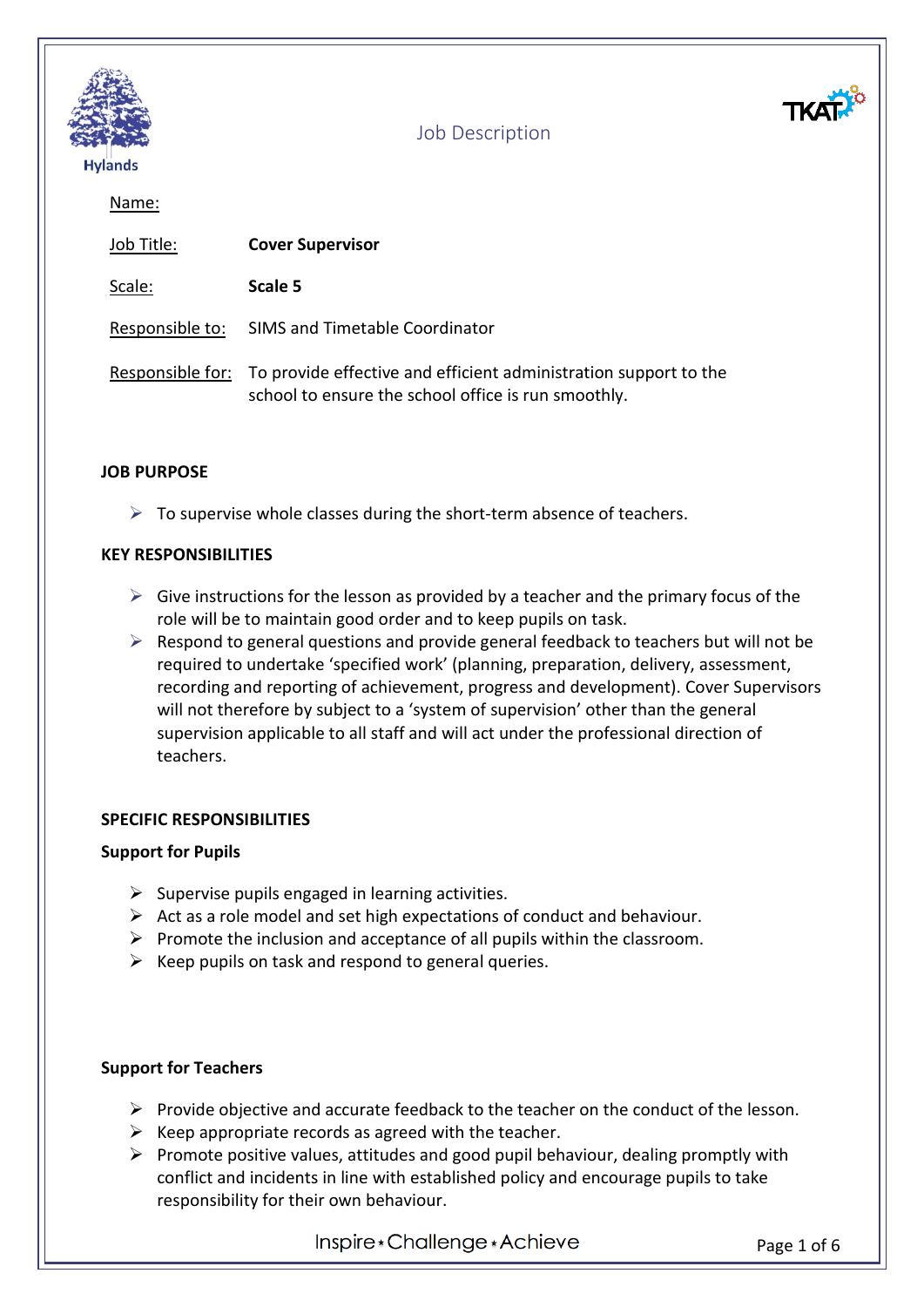



- $\triangleright$  Support the use of ICT where appropriate.
- $\triangleright$  Make appropriate use of equipment and resources.

#### **Support for the School**

 $\triangleright$  Be aware of and comply with policies and procedures relating to child protection, equal opportunities, health, safety and security, confidentiality and data protection, reporting all concerns to an appropriate person.

 $\triangleright$  Be aware of and support difference and ensure all pupils have equal access to opportunities to learn and develop.

- $\triangleright$  Participate in training and other learning activities as required.
- $\triangleright$  Attend relevant school meetings as required.
- $\triangleright$  To respect confidentiality at all times.
- $\triangleright$  To invigilate for external examinations as required.

#### **General Responsibilities**

- $\triangleright$  To participate in the performance and development review process, taking personal responsibility for identification of learning, development and training opportunities in discussion with line manager.
- $\triangleright$  To comply with individual responsibilities, in accordance with the role, for health & safety in the workplace
- $\triangleright$  Ensure that all duties and services provided are in accordance with the School's Equal Opportunities Policy
- $\triangleright$  The Governing Body is committed to safeguarding and promoting the welfare of children and young people and expects all staff and volunteers to share in this commitment.
- $\triangleright$  The duties above are neither exclusive nor exhaustive and the post holder may be required by the Head teacher to carry out appropriate duties within the context of the job, skills and grade.

#### **Health and Safety and Student Safeguarding**

- $\triangleright$  Have due regard for the school Health and Safety policy and Safeguarding policy and any such issues particular to their subject
- $\triangleright$  Follow school procedures for reporting Health and Safety incidents or near misses
- $\triangleright$  Familiarise yourself with fire regulations and procedures
- $\triangleright$  Have due regard for student safety and report any concerns to the appropriate school body
- $\triangleright$  Complete relevant annual TKAT on-line training courses

#### **Notes**

 $\triangleright$  Whilst every effort has been made to explain the main duties and responsibilities of the post, each individual task undertaken may not be identified

Inspire \* Challenge \* Achieve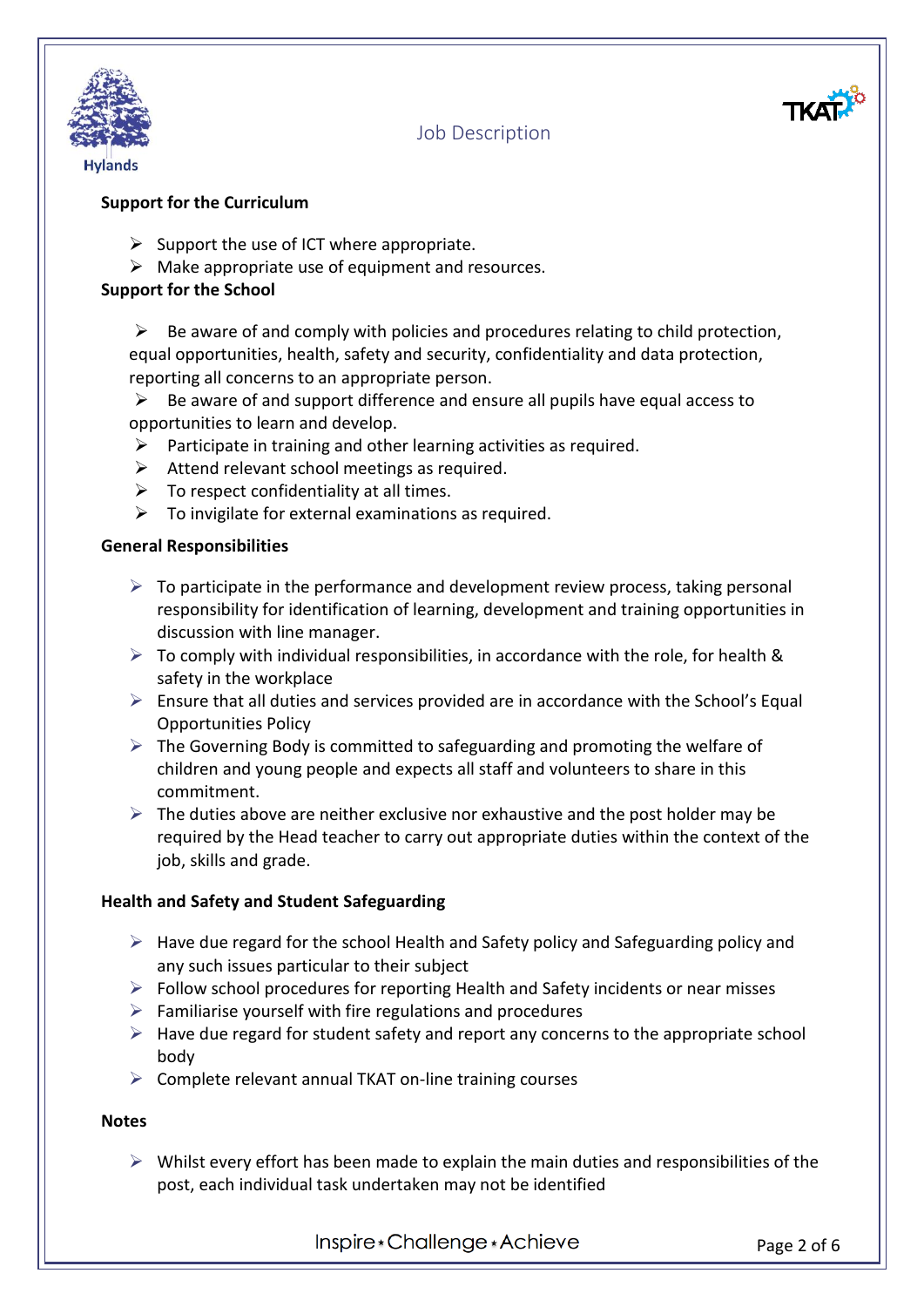



 $\triangleright$  Employees will be expected to comply with any reasonable request from a manager to undertake work of a similar level that is not specified in this job description

Signed:

Post Holder

Line Manager

**Head of School** 

#### **APPENDIX 1: Person Specification**

| General heading Detail               |                                                     | <b>General Examples</b> | <b>Specific examples (where</b>                                                                                                           |
|--------------------------------------|-----------------------------------------------------|-------------------------|-------------------------------------------------------------------------------------------------------------------------------------------|
| <b>Qualifications &amp; Specific</b> |                                                     |                         | Successful recent experience                                                                                                              |
| <b>Experience</b>                    | qualifications &                                    |                         | working with children in a                                                                                                                |
|                                      | experience                                          |                         | school/early years' environment                                                                                                           |
|                                      |                                                     |                         | Educated to NVQ Level 3 in                                                                                                                |
|                                      |                                                     |                         | learning support/early years or                                                                                                           |
|                                      |                                                     |                         | equivalent                                                                                                                                |
|                                      |                                                     |                         | qualification/experience                                                                                                                  |
|                                      |                                                     |                         | Completion of DCSF induction                                                                                                              |
|                                      |                                                     |                         | programme                                                                                                                                 |
|                                      | Knowledge of<br>relevant policies<br>and procedures |                         | Working knowledge of general<br>school policies and procedures<br>Basic knowledge of First Aid and<br>good understanding of the<br>School |
|                                      | Literacy                                            |                         | Good reading and writing skills                                                                                                           |
|                                      | <b>Numeracy</b>                                     |                         | Good numeracy skills                                                                                                                      |
|                                      | <b>Technology</b>                                   |                         | Good working knowledge of ICT<br>to support learning                                                                                      |
| <b>Communication Written</b>         |                                                     |                         | Ability to write detailed reports,<br>letters etc.                                                                                        |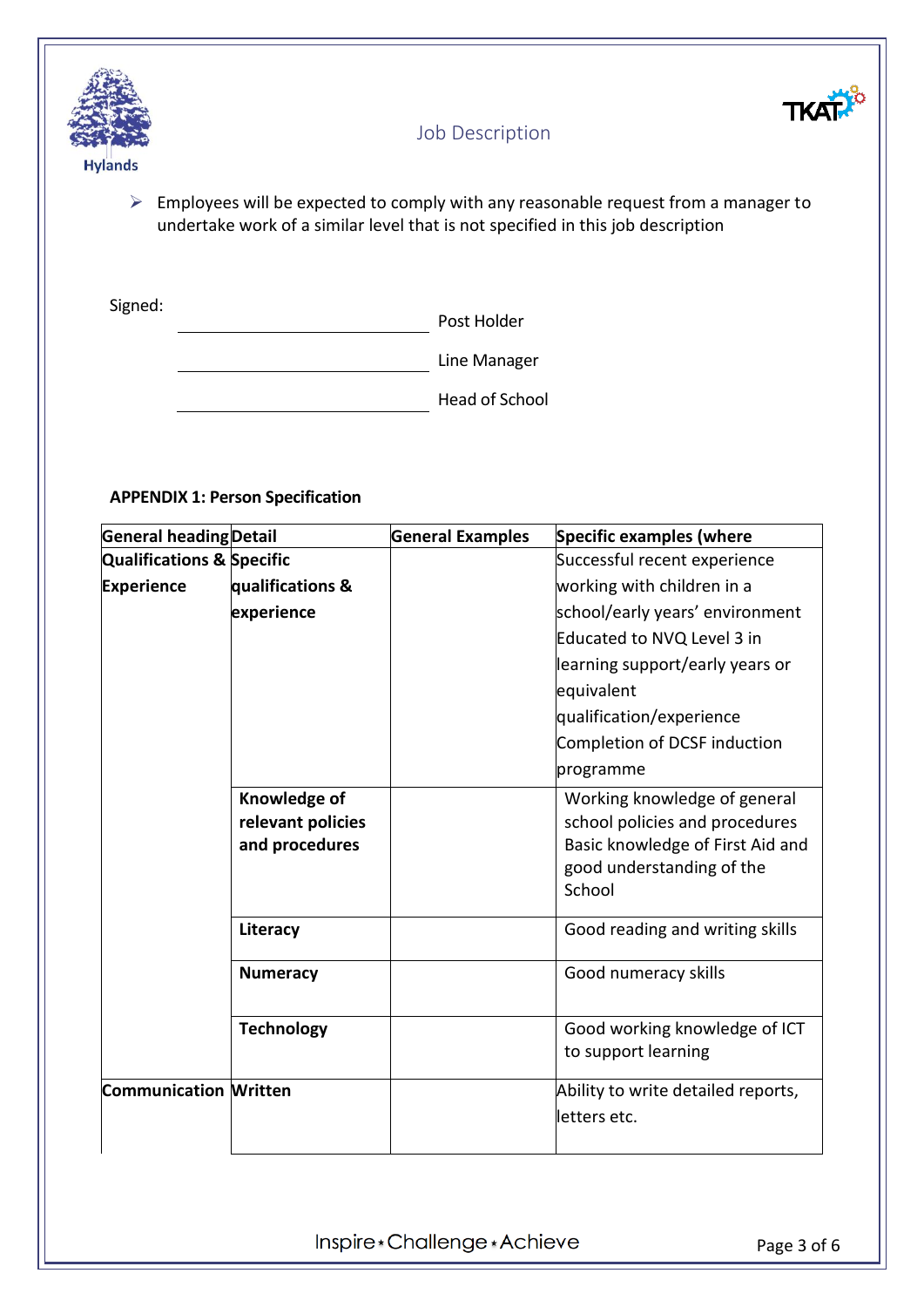

# TKATA

# Job Description

|                     | <b>Verbal</b>            | Ability to use clear language to                                   |
|---------------------|--------------------------|--------------------------------------------------------------------|
|                     |                          | communicate information                                            |
|                     |                          | unambiguously                                                      |
|                     |                          | Ability to listen effectively                                      |
|                     | <b>Languages</b>         | Specialist                                                         |
|                     |                          | language/communication skills if<br>appropriate                    |
|                     | <b>Negotiating</b>       | Ability to negotiate effectively<br>with adults and children       |
| <b>Working with</b> | <b>Behaviour</b>         | Ability to demonstrate effective                                   |
| children            | Management               | implementation of the school's                                     |
|                     |                          | behaviour management policy and                                    |
|                     |                          | strategies which contribute to a                                   |
|                     |                          | purposeful learning environment.                                   |
|                     | <b>SEN</b>               | Successful completion of training<br>to support SEN if appropriate |
|                     | Curriculum/School        | Detailed understanding of the                                      |
|                     | organisation             | school curriculum                                                  |
|                     |                          | Good working knowledge of                                          |
|                     |                          | specialist curriculum area(s) if<br>appropriate                    |
|                     | <b>Child Development</b> | Detailed understanding of child                                    |
|                     |                          | development                                                        |
|                     |                          | Ability to assess progress and                                     |
|                     |                          | performance and recommend                                          |
|                     |                          | appropriate strategies to support                                  |
|                     |                          | development                                                        |
|                     |                          | Motivate, inspire and have high<br>expectations of pupils          |
|                     | <b>Health &amp; Well</b> | Understand the importance of                                       |
|                     | being                    | physical and emotional wellbeing                                   |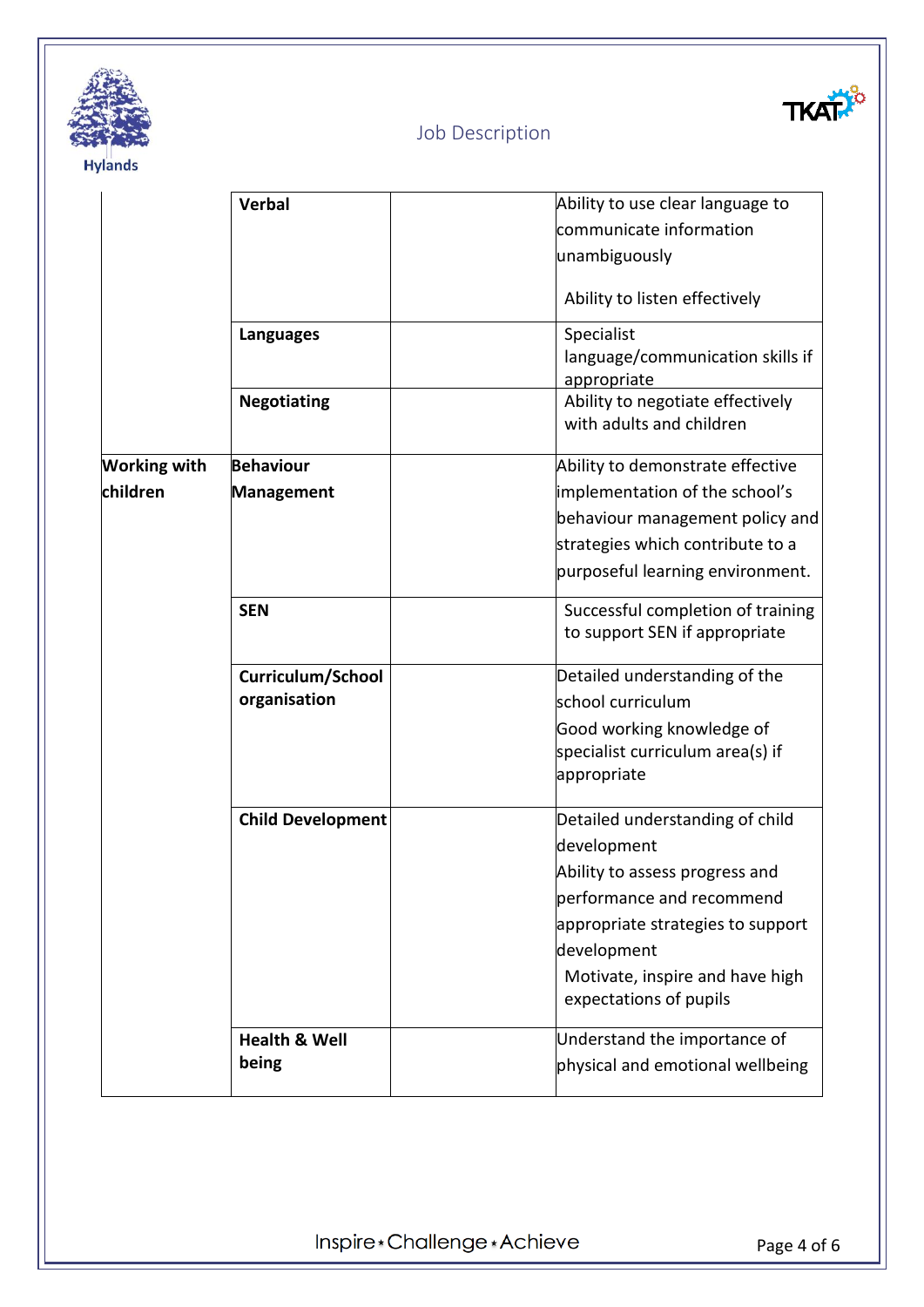



| <b>Working with</b> | <b>Working with</b>                                          |                         | Ability to make a proactive        |
|---------------------|--------------------------------------------------------------|-------------------------|------------------------------------|
| others              | partners                                                     |                         | contribution to the work of the    |
|                     |                                                              |                         | team supporting children, their    |
|                     |                                                              |                         | families and carers and contribute |
|                     |                                                              |                         | to group thinking, planning etc.   |
|                     |                                                              |                         | Working in and with the school     |
|                     | <b>Relationships</b>                                         | Relationships           | Ability to establish rapport and   |
|                     |                                                              |                         | respectful and trusting            |
|                     |                                                              |                         | relationships with children, their |
|                     |                                                              |                         | families and carers and other      |
|                     |                                                              |                         | ladults                            |
|                     | <b>Team work</b>                                             | Team work               | Ability to work effectively with a |
|                     |                                                              |                         | range of adults                    |
|                     | Information                                                  | Information             | Contribute to the development      |
|                     |                                                              |                         | and implementation of effective    |
|                     |                                                              |                         | systems to share information       |
|                     | Responsibilities Organisational skills Organisational skills |                         | Good organisational skills         |
|                     |                                                              |                         | Ability to remain calm under       |
|                     |                                                              |                         | pressure                           |
|                     |                                                              |                         | To be flexible                     |
|                     |                                                              |                         | Follow instructions accurately     |
|                     | <b>Time Management</b>                                       | Time Management         | Ability to manage own time         |
|                     |                                                              |                         | effectively                        |
|                     | <b>Creativity</b>                                            | Creativity              | Demonstrate creativity and an      |
|                     |                                                              |                         | ability to resolve problems        |
|                     |                                                              |                         | independently                      |
|                     |                                                              |                         |                                    |
|                     | <b>Equalities</b>                                            | Equalities              | Awareness of and promotion of      |
|                     |                                                              |                         | equality                           |
|                     |                                                              |                         |                                    |
| General             | <b>Health &amp; Safety</b>                                   | Health & Safety         | Good understanding of Health &     |
|                     |                                                              |                         | Safety                             |
|                     | <b>Child Protection</b>                                      | <b>Child Protection</b> | Good understanding and effective   |
|                     |                                                              |                         | implementation of child protection |